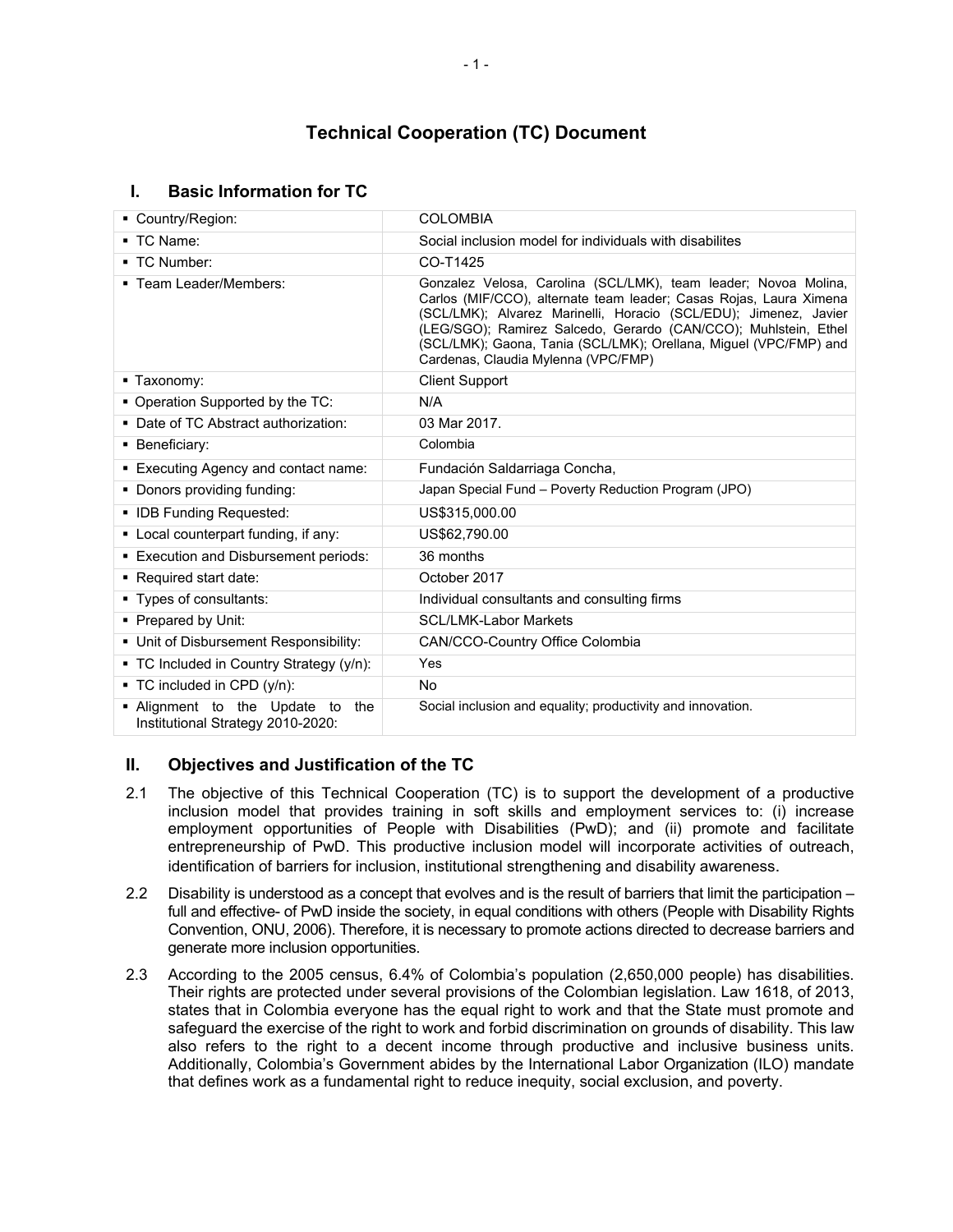- 2.4 Despite these provisions, PwD in Colombia have limited employment opportunities. Although 52% of PwD are in a productive age, only 15% are currently working. According to the Colombian Labor Ministry the unemployment rate among the PwD is of 80%. Furthermore, only 2.5% of PwD working receive an income equal or greater than the legal minimum wage.
- 2.5 Restrictions in the demand from employers are a major barrier. A survey conducted by trabajando.com in 2014 (to more than 2,100 employers), reported that 55% of the businesses would not hire PwD. While this is an improvement with respect to 2013, when 64% of businesses would not hire PwD, there is still an important restriction.
- 2.6 Lessons learned from a previous intervention led by the IDB Group have identified the lack of socioemotional skills as one of the most important barriers to employability of PwD<sup>1</sup>. According to the experience of two civil society organizations involved (namely, Saldarriaga Concha Foundation (SCF) and Best Buddies Colombia (BBC)), PwD who have a productive activity but have not developed social life and relational skills, must deal with difficulties to access and maintain their jobs. Lessons in this direction have also been obtained from the *Work Opportunity program*, which has been implemented by BBC during the last 12 years and currently benefits 540 young PwD who work in 61 businesses. The experience of *Work Opportunity* highlights how young people with intellectual disabilities need reinforcement in issues concerning labor relations and social skills.
- 2.7 Thus, *Productivity Pact Program* and *Work Opportunity* have identified the lack of social skills as a factor that is hampering the productive inclusion of PwD in Colombia. This barrier reflects two conditions that limit the adequate provision of social skills among PwD. First, according to the Economic Commission for Latin America and the Caribbean's (ECLAC) Social Inclusion Development report (2015), PwD have not received education due to the lack of qualified institutions for PwD. As a result, they have less opportunities to find jobs, and hence, they will probably live their adulthood in poverty. Second, many PwD have been excluded from social environments and they do not have an active social participation, required to develop social behavior and interaction with others from childhood to adulthood. PwD are often excluded from social contexts because they are not considered to be able to have an active and productive role in society. Therefore, families and society have not invested in them. In this way, they have not received essential tools to have a meaningful interaction within their communities.
- 2.8 This TC aims at reducing barriers to productive inclusion among PwD. The TC will finance a set of activities that will contribute to improve the economic performance of PwD. Regarding those who are currently in poverty conditions, it specifically promotes the development of income generation activities either through employment or economic entrepreneurship. To achieve this goal, the project finances a comprehensive set of activities that include technical training, intermediation, outreach, awareness. It emphasizes soft skills development, through a very innovative approach specifically tailored to PwD. As discussed earlier, soft skills are often not taught, but are essential for productive inclusion. PwD without these skills hardly retain their jobs or can develop a successful entrepreneurship even if they have the necessary technical skills.
- 2.9 The productive inclusion model proposed for this TC is based on the *basic skills for life approach*. With this approach, PwD acquire employability skills through interventions that are tailored based on a detailed diagnostic. Once a young individual obtains a job, he/she is assessed in two areas: labor relations and job performance. In most cases, they have a superior job performance while in labor relations they have lower results. Work performance assessments evaluate technical skills related to the work; while labor relations skills are measured by the following indicators: interpersonal relationships, conflict resolution, monitoring instruction, teamwork, discipline and rules of coexistence and interaction with others. Through the support provided by BBC to the employed PwD, this organization involves the family, the partner institution and other training agents in order to improve the labor relations skills of the individual.

<sup>1</sup> The Productive insertion work program for people with disabilities, also known as the *Productivity Pact Program* (ATN/ME-11368-CO) led by the Multilateral Investment Fund in coordination with the civil society and the Government of Colombia, aimed at increasing employability opportunities of PwD by a combination of interventions including skills training, capacity building and awareness.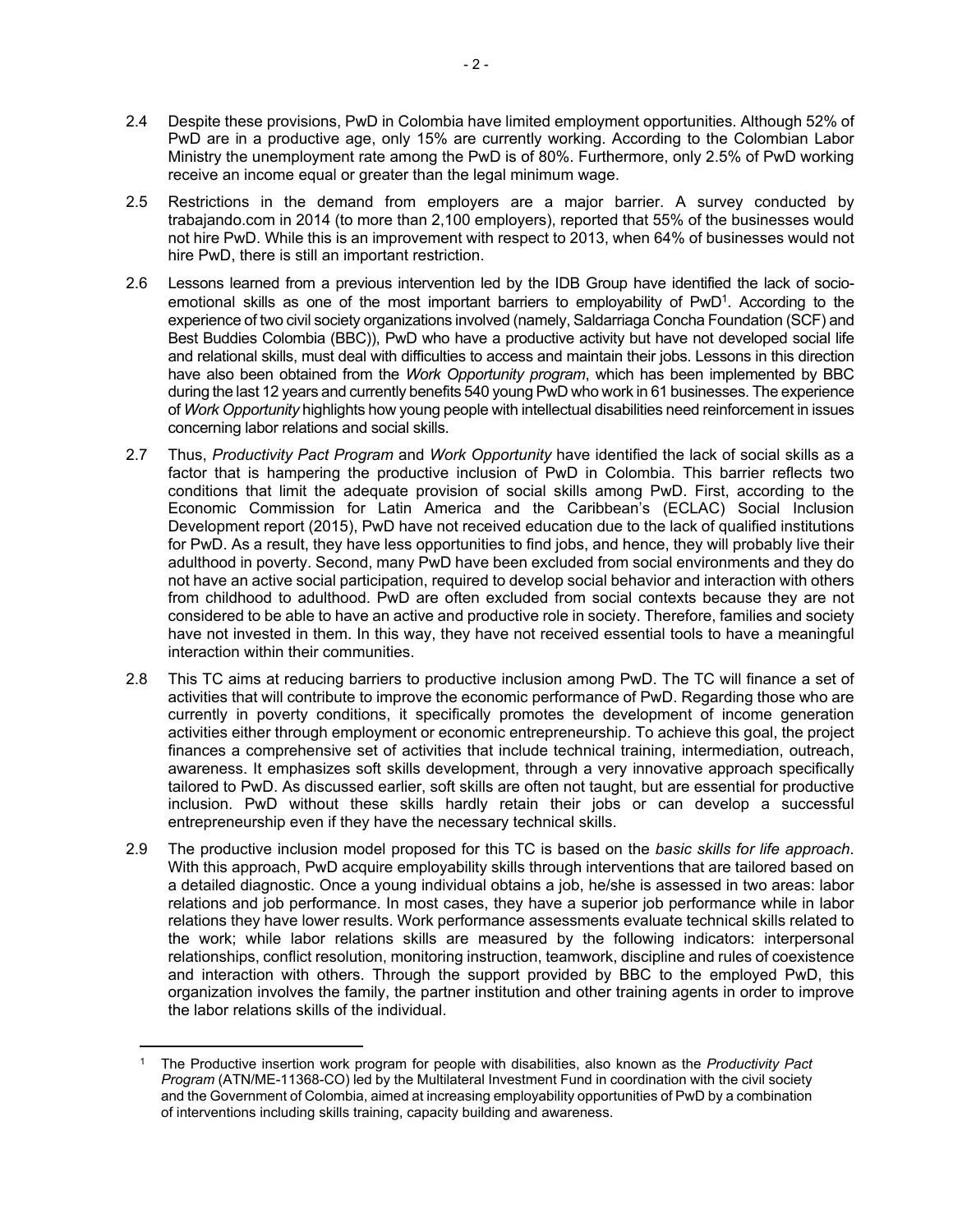- 2.10 FSC and BBC have related experience working with PwD; however, neither organization has developed a training process in soft skills focused on increasing the probability of insertion of people with any type of disability in the labor market. Best Buddies Colombia has hands-on experience of PwD in the labor market, and has identified some of the barriers on the job. This project pretends to create a methodology, which proves to be an effective tool for a successful labor inclusion strategy.
- 2.11 This process includes training for PwD and their families in soft abilities through a practical-theoretical curriculum that will be developed for them. Also, the project will count with a monitoring strategy to follow-up every beneficiary and establish a ground rule. This activity must be implemented with each persona and his/her family. This process is both customized and specialized, and will require a close and lasting interaction with beneficiaries to meet the training objectives.
- 2.12 This TC is consistent with the Bank's Update to the Institutional Strategy (UIS) 2010-2020 (AB-2008) and is aligned with the (i) social inclusion and equality, and (ii) productivity and innovation challenges. Since it focuses on the productive inclusion of PwD through the provision of labor intermediation services, the development of technical and soft skills to insert them into the labor market; and the development of income generation activities either through employment or economic entrepreneurship. These initiatives are also promoted by the Labor Sector Framework [\(GN-2741-7\)](http://www.iadb.org/document.cfm?id=40727227), which highlights the development of labor trajectories for vulnerable groups by providing labor intermediation services and technical skills-training as well. Additionally, this TC is well-aligned with the priority established in the IDB Country Strategy with Colombia 2015-2018 [\(GN-2832\)](http://www.iadb.org/es/paises/colombia/estrategia-de-pais,1022.htmlhttp:/www.iadb.org/es/paises/colombia/estrategia-de-pais,1022.html), of continuing to reduce poverty and eliminate extreme poverty in Colombia (See paragraphs 4.39 to 4.41 of the Country Strategy). In particular, this section highlights the country challenges of expanding the coverage and targeting of programs that promote social inclusion and the accumulation of human capital in poor and vulnerable individuals, and offer social protection to those who have special needs.

## **III. Description of activities/components and budget**

- 3.1 **Component 1. Training in soft skills for PwD, assistance in job search process and institutional strengthening of entities that** participate **in the employability process .** This component will finance the development and implementation of a training model that increases the employability of job seekers via (i) soft skills development for PwD; (ii) labor market intermediation, job search assistance and counselling for PwD; (iii) institutional strengthening of training on skills for employability; and (iv) disability awareness for businesses. It comprehends both the labor supply and the labor demand to engage both sides of the labor market.
- 3.2 More specifically, this TC will include an institutional strengthening process focused on entities that participate in the employability process or that offer services to PwD.
- 3.3 **On the labor supply side**, the first phase of the process will be implemented throughout the structuring of the training methodology, which is focused not only to PwD but their families as well. The expected activities for this phase are:
	- a. **Identification of PwD and their families**:The official institutional service disposed in Colombia responsible of labor intermediation is the Special Administrative Unit of the Public Employment Service (PES), which is attached to the Colombian Labor Ministry. The program will use the PES route in order to identify PwD who could be interested in participating in the program. Nevertheless, the lack of knowledge PwD have about this service represents a barrier, and hence, the identification process will be further supported by BBC and allied organizations<sup>2</sup> in the places prioritized by the project.
	- b. **Construction of content, subjects, methodology and inputs for training in soft skills**: This activity will be led by BBC. The type of training required for the project is based on social/labor skills for work. Specifically, the training process will include the following items:
		- o Module 1. Self-awareness/Social Skills: Rights and duties, assertive communication, emotional management, self-care, self-recognition, self-definition and self-esteem.

<sup>2</sup> BBC allies are a network of more than 30 organizations that work with PwD.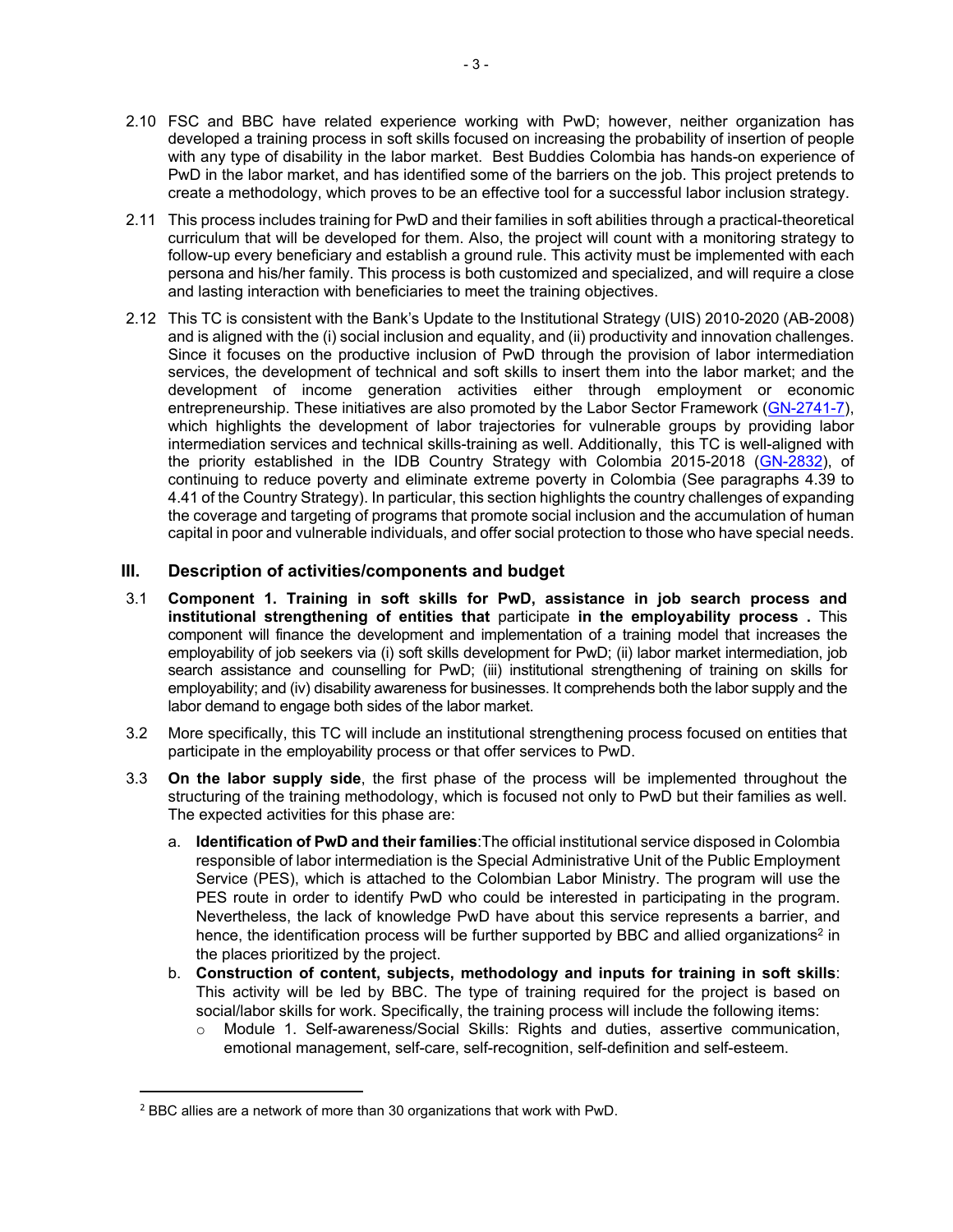- $\circ$  Module 2: Labor and Entrepreneurship Skills: Identify profiles of individuals with disability, skills according to profiles, knowledge of business environment, and skills for productive units.
- $\circ$  Module 3: Labor intermediation services: The activities involve creating a curriculum vitae, preparing for a job interview, and searching for job opportunities.
- $\circ$  Module 4: Training for parents and/or caregivers: This activity addresses the independence, rights and duties and legal context of PwD, and the role and responsibility of the family.
- c. **Implementation of soft skills and employment training modules**: During this phase, beneficiaries will acquire the skills and knowledge to advance on their employment opportunities. At the same time, their caregivers will acknowledge the importance of these skills and of the support required by PwDs' to advance in the labor market. Within the training phase, PwD will develop their employment profile. Specifically, PwD will be able to identify their skills and interests oriented either towards employment or entrepreneurship. Those who need to strengthen their technical skills will be guided to the institutions authorized to offer professional skills training in Colombia, such as the National Service of Learning (SENA).
- d. **Institutional strengthening process**: This activity will be advanced by transferring knowledge and creating a replicability model to organizations with prior experience in education and placing young people within the labor market job to strengthen a PwD approach.
- 3.4 **On the labor demand side**, the main activity constitutes the structuring of an awareness session among the business community and a strategy to engage employers and promote hiring of PwD in their enterprises. Business awareness about disability, inclusion and its economic potential: this will be done by BBC and may include the participation of the Saldarriaga Concha Foundation (SCF), the Ministry of Labor, and the *Productivity Pact Program*.
- 3.5 **Component 2. Model for productive entrepreneurship.** This component will finance the design and implementation of an intervention to promote entrepreneurship among PwD. It is targeted to PwD who, according to their productive profiles, have the potential to become successful entrepreneurs. Overall, the component includes the development of a productive entrepreneurship model (to satisfy a specific demand) to promote sustainable income generation activities among PwD and their families. It includes identifying potential pairings in the productive chain between businesses that are potential buyers and families led by PwD entrepreneurs. Training, technical assistance and support to materialize transactions with buyers/anchor companies will be implemented as well as the publication of a handbook of lessons learned. The activities include:
	- a. **Identification of entrepreneurs of PwD with growth potential**: BBC and allied Organizations, disability committees, and SCF partner organizations will support this process. It is important to note that the project aims either to consolidate a strong business unit or associate different existing productive units within a supply chain, rather than create new small businesses, which may not overcome the startup phase.
	- b. **Strengthening of entrepreneurships**: Allied Organizations to the SCF such as the Ministry of Commerce, Industry and Tourism and Chambers of Commerce and National Business Association of Colombia (ANDI)<sup>3</sup> Foundation are to support this phase.
	- c. **Identification of companies and business allies**: This process will be led by the SCF and Best Buddies with the support of the ANDI Foundation.
	- d. Documenting **the whole process and creating a handbook** about lessons learned and good practices.

<sup>&</sup>lt;sup>3</sup> ANDI Foundation is a special project led by the National Business Association of Colombia, which aims to build a more equitable society. It generates tools for affiliated companies so they can make relevant, sustainable and impactful social investments. The Foundation works by promoting companies in which social issues are strategic for the business and seeks to highlight the role of ANDI as a world example of a guild committed to social development.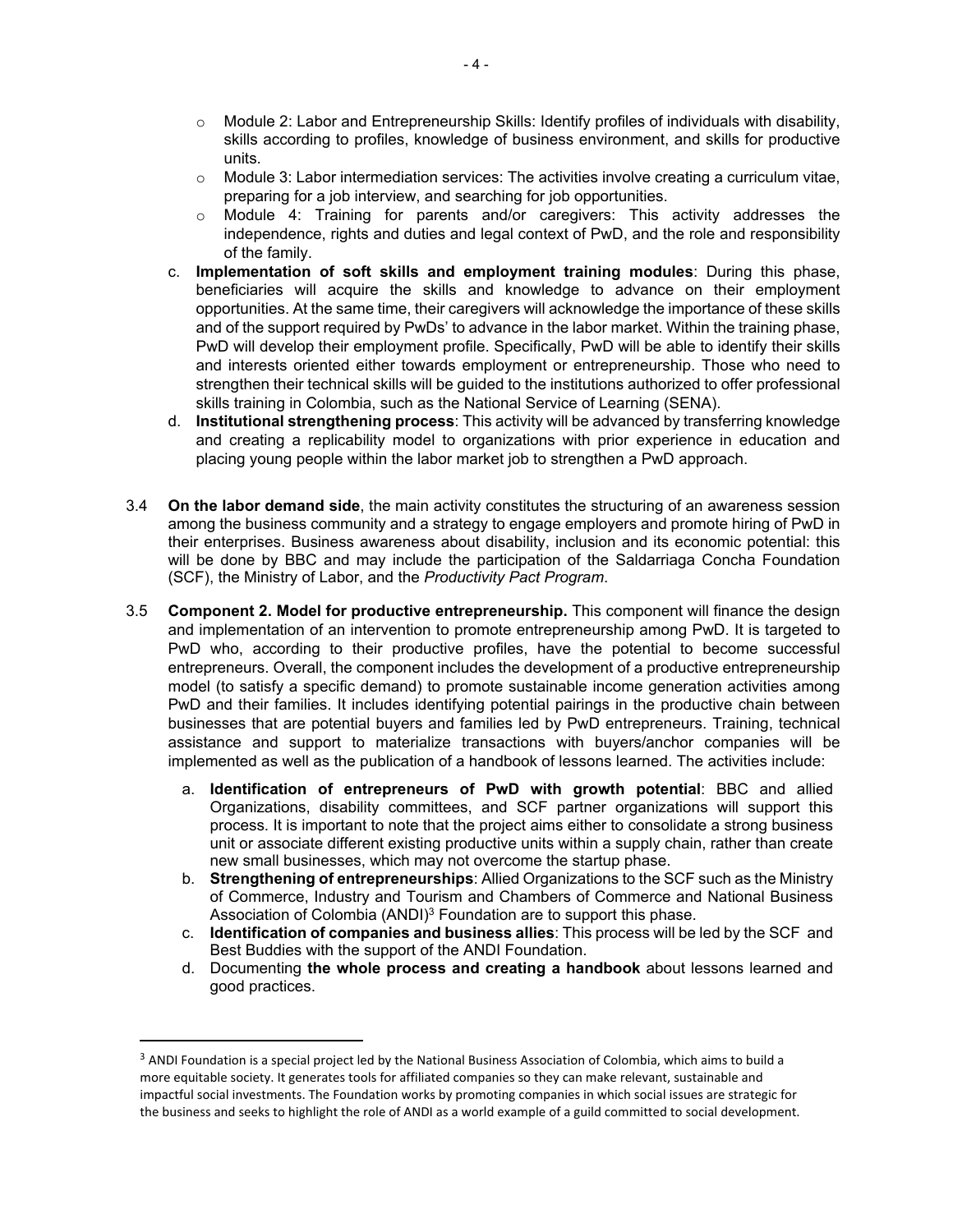- 3.6 **Component 3. Monitoring.** This component will, on one side, finance supervision and external audit expenses. On the other side, it aims to construct and document the performance indicators of the project by describing outputs and outcomes (including employment/entrepreneurial outcomes of graduates from the project). Given the project scope, it is not possible to measure impacts based on a counterfactual methodology. The proposed activities are:
	- a. Construction of an information system to monitor the outputs and economic and social outcomes of the project.
	- b. Systematization of the monitoring process by the SCF, which has a guide for the systematization of experiences; and
	- c. Documenting the monitoring and performance indicators of the project.
- 3.7 **Component 4: Dissemination**. Disclosure of the main results of the project, lessons learned, best practices and key challenges and opportunities will be presented in an event that will take place in Bogota, and its organization will be led by the SCF.
- 3.8 The intellectual property derived from the project will belong to the project partners (Inter-American Development Bank and Saldarriaga Concha Foundation). SCF will subscribe with BBC intellectual property arrangements.The estimated cost of this project is US\$377,790, of which the IDB will provide a non-reimbursable TC of US\$315,000 that will be financed with resources from the Japan Special Fund – Poverty Reduction Program (JPO), and US\$62,790 will be provided by the Saldarriaga Concha Foundation as counterpart founding. US\$30,000 of this counterpart will be provided in cash and US\$32,790 in-kind.

| <b>Activity/Component</b>                                                                                                                                                              | IDB/<br><b>JPO Funding</b> | Counterpart<br><b>Funding/SCF</b><br>(in cash) | <b>Counterpart</b><br><b>Funding/SCF (in</b><br>kind) | <b>Total Funding</b> |
|----------------------------------------------------------------------------------------------------------------------------------------------------------------------------------------|----------------------------|------------------------------------------------|-------------------------------------------------------|----------------------|
| Component 1. Training in soft skills<br>for PwD, assistance in job search<br>process and institutional strength-<br>ening of entities that participate in<br>the employability process | 155.000                    | 0                                              | 0                                                     | 155,000              |
| Component 2. Model for<br>entrepreneurship                                                                                                                                             | 123,000                    | 17,542                                         | 10.930                                                | 151,472              |
| Component 3. Monitoring                                                                                                                                                                | 18,769                     | 12,458                                         | 10,930                                                | 42,157               |
| Component 4. Dissemination                                                                                                                                                             | 18.231                     | 0                                              | 10.930                                                | 29.161               |
| <b>Total</b>                                                                                                                                                                           | 315.000                    | 30,000                                         | 32.790                                                | 377.790              |

## **Indicative Budget (US\$)**

## **IV. Executing agency and execution structure**

- 4.1 The Saldarriaga Concha Foundation will be the executing agency for this TC, in partnership with Best Buddies Colombia (BBC).
- 4.2 The Saldarriaga Concha Foudnation is a Colombian non-governmental organization. For more than 42 years, it has invested its own resources and provided technical assistance to develop innovative alternatives that generate structural, sustainable, and high-impact changes to improve the living conditions and promote social inclusion of PwD and the elderly population.
- 4.3 SCF's mission focuses on transforming Colombia into a more equitable society. SCF works in partnership with organizations that contribute to the expansion and consolidation of its goals. Organizations such as governments at national, regional and local level; public and private institutions; and multilateral organizations. SCF's strategies are based on a differentiated approach,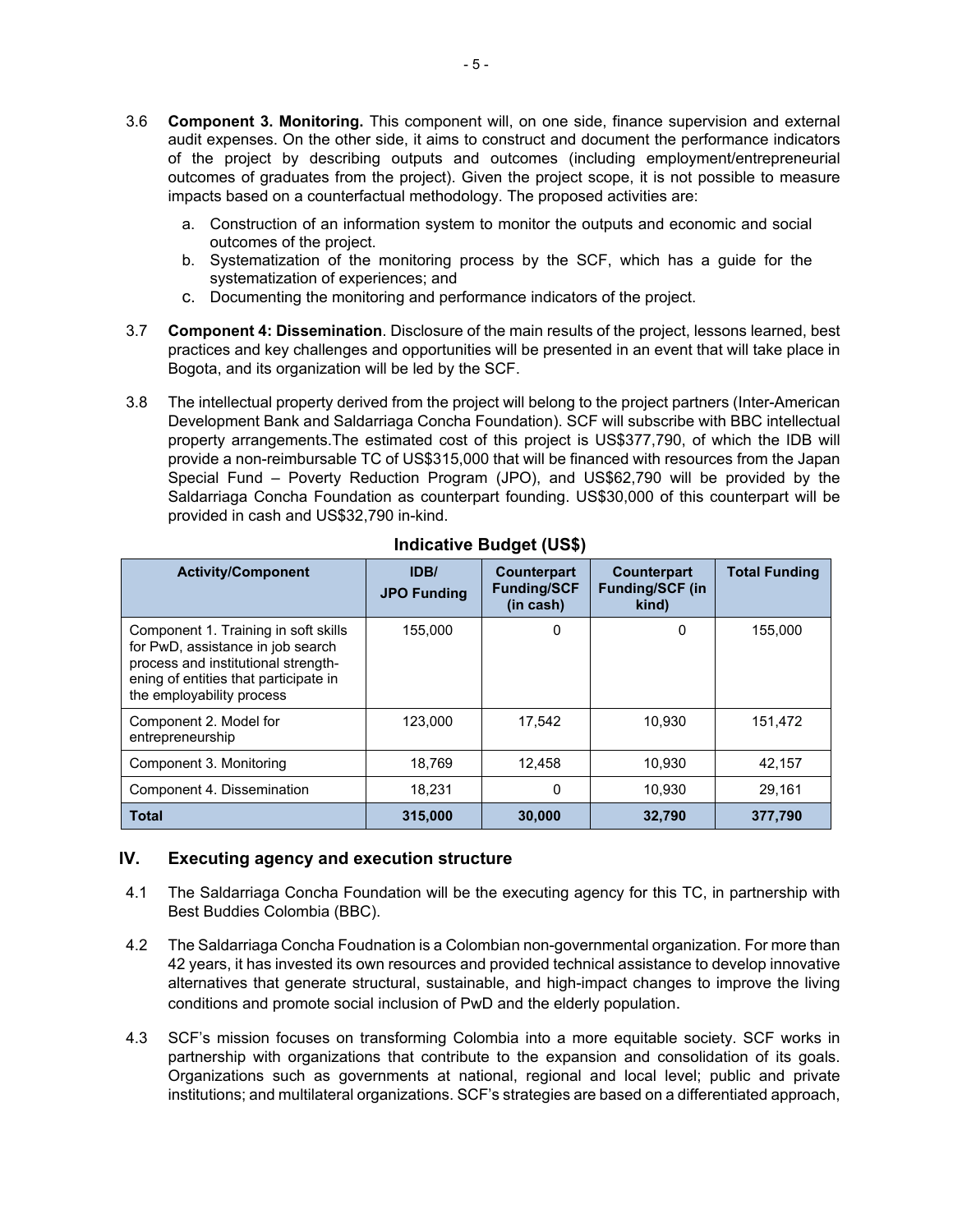which recognize diversity and understands it as an inherent aspect of the human condition. Through this approach, one of SCF principal objectives is to remove barriers that create inequality.

- 4.4 In the past 4 years, SCF has invested more than US\$15,000.000 of its own resources in projects of education and labor inclusion of PwD and the elderly population in Colombia. These projects have focused on three areas: (i) healthy living, (ii) access to knowledge, and (iii) social welfare. This last area is responsible for leading strategies for income generation and employability of SCF beneficiaries. Specifically, it has aimed to remove barriers that prevent PwD earn an income in order to have an active and independent life. Some of these projects are the TEAM Project and *Productivity Pact Program* On the one hand, the TEAM Project is an initiative of the US Agency for International Development (USAID), World Vision and FSC that seeks social inclusion of people with disabilities in four areas of the country and to benefit about 1,900 people. One of the main objectives of this project is precisely the elimination of barriers that prevent project participants of obtaining formal employment. Specifically, the project aims to provide the necessary capacities for 400 people to get formal employment or to create and develop their own businesses. On the other hand, *Productivity Pact Program"* is an institutional alliance among the Inter-American Development Bank, SCF, and other allies. This is an initiative that for more than five years, has promoted the employment relationship of people with disabilities through the generation of institutional capacities in all actors involved in the employment of PwD.
- 4.5 **Best Buddies** is the world's largest organization dedicated to ending the social, physical and economic isolation of the 200 million people with intellectual and developmental disabilities (IDD). Best Buddies helps them form meaningful friendships with their peers, secure successful jobs, live independently, improve public speaking, self-advocacy and communications skills, and feel valued by society. In Colombia, Best Buddies is a leader in labor inclusion by being the organization with the highest number of jobs for persons with IDD. It partners with more than 60 institutions nationwide and serves approximately 11,000 persons with cognitive disabilities. This network allows them to develop inclusion activities where thousands of persons with disabilities participate in social, productive and educational contexts like any other citizen without disabilities. Also, their experience has served to highlight the importance of promoting greater knowledge about the approach to disability from the Convention on the rights of persons with disabilities of the United Nations, adopted in Colombia by the Law 1346 of 2009.
	- 4.6 There will be a three-party execution structure for this TC: (i) the **executing and implementing agency**, the Saldarriaga Concha Foundation, which shall be responsible for the management of this TC. (ii) **An executive committee** will support the coordination and supervision of this TC. This committee will be joined by Best Buddies Colombia and the IADB<sup>4</sup>. Finally, (iii) a **technical advisory committee** will be created to provide supervision and inputs for adjustments to the project when deemed necessary. This committee will be constituted by: Ministry of Labor, National Training Service (SENA), Special Administrative Unit for the Public Service Employment, Fundación Corona, and the Productivity Pact Program.
	- 4.7 SCF will make available to the JPO/IDB all the monitoring arrangements used to supervise the proper implementation of the activities. With monthly frequency, the SCF uses an alert system

<sup>4</sup> The IADB Country Office in Colombia (CAN/CCO) will be the responsible unit for disbursements.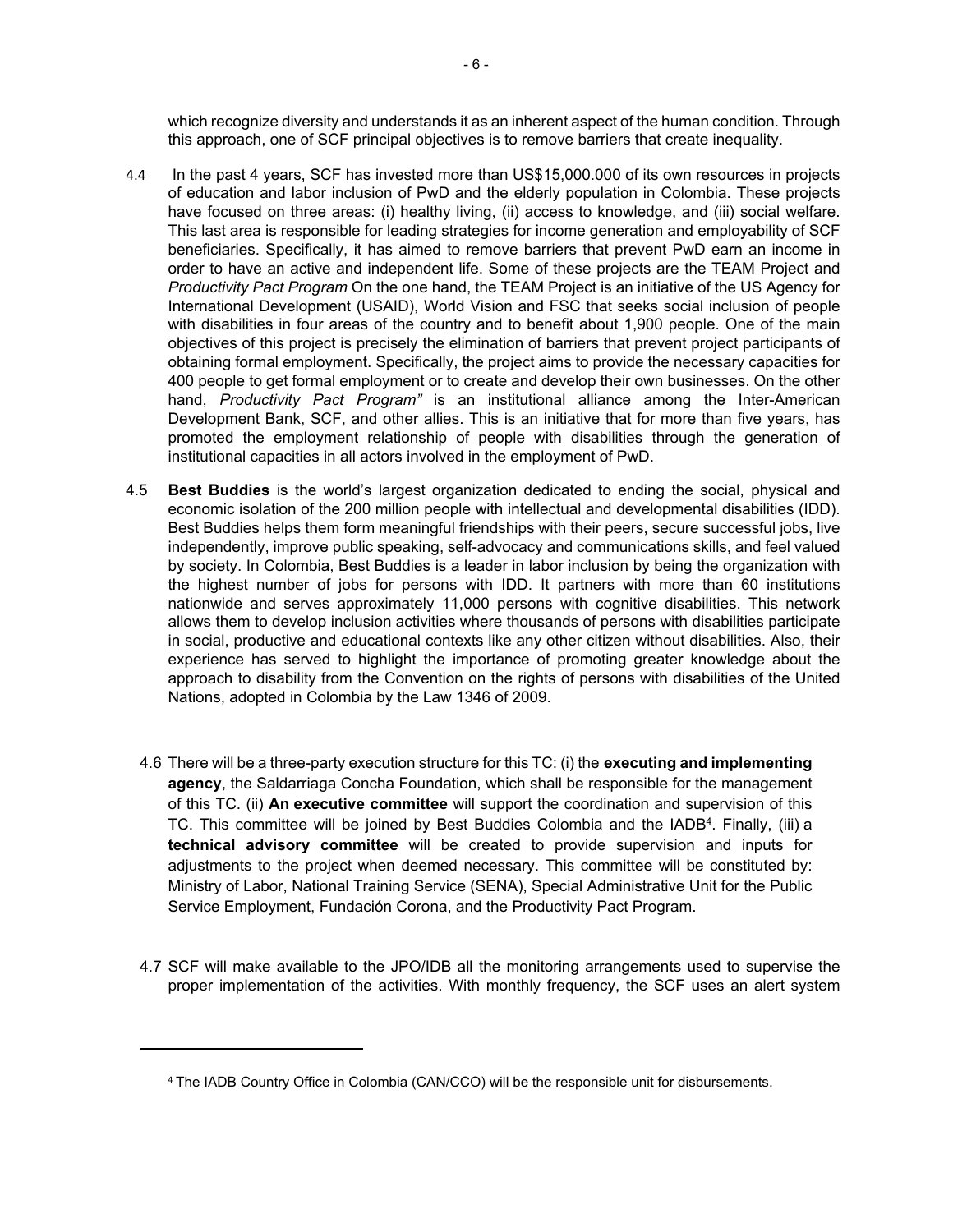which allows the team to monitor the project. It is financed with SCF's resources which are accounted as in-kind counterpart.

- 4.8 SCF will be responsible of preparing and sending the required reports, within the guidelines established by the Japan Special Fund Poverty Reduction Program (JPO).
- 4.9 With respect to and financial management, this TC will be executed according to the IDB Procurement Operational Guidelines for non-reimbursable technical cooperation (OP-639). According to OP-639, private sector executing agencies that do not have formal and written procurement methods will use the procedures in these guidelines to ensure compliance with the principles of the Bank's procurement policies.

## **V. Major issues**

- 5.1 This is an innovative program. As such, there are several risks entailed see Risk Economic inclusion model for PWD). Two of the most relevant risks are: i)the possibility of firms not having the expected level of involvement. Also, as happens with many youth training programs, a considerable dropout rate of beneficiaries is a risk. These risks will be mitigated with activities dedicated to outreach, mentoring and awareness. Also, the executing agency has considerable experience in managing these risks. Ii) Another important risk to be considered is a change of law, which may affect business hiring PWD, Government policies focus on protecting workers with disabilities. These can lead to laws that reinforce the right of the worker, and demands business to retain these employees. Hence, these legal demands, can produce a counter effect on businesses, and reduce their interest in hiring PwD. In this case, the risk could be mitigated with the support of lawyers of allied entities..
- 5.2 The intellectual property derived from the project will belong to the project partners ( Inter-American Development Bank and Saldarriaga Concha Foundation). SCF will subscribe with BBC intellectual property arrangements.

## **VI. Exceptions to Bank policy**

6.1 None.

## **VII. Environmental and Social Strategy**

7.1 Due to the nature of this operation, it is not foreseen that it will have a significant negative social or environmental impact. Also, it is expected that it will have a positive impact on people with disabilities. The ESG classification for this operation is [C]. See [SPF](https://idbg.sharepoint.com/teams/EZ-CO-TCP/CO-T1425/_layouts/15/DocIdRedir.aspx?ID=EZSHARE-1173199016-5) and [SSF](https://idbg.sharepoint.com/teams/EZ-CO-TCP/CO-T1425/_layouts/15/DocIdRedir.aspx?ID=EZSHARE-1173199016-6).

## **Required Annexes:**

[Annex I : Letter of Request/Non-Objection/CPD/Aide Memoire - CO-T1425](https://idbg.sharepoint.com/teams/EZ-CO-TCP/CO-T1425/15%20LifeCycle%20Milestones/Annex%20I%20-%20Letter%20of%20Request_Non-Objection_CPD_Aide%20Memoire%20-%20CO-T1425.pdf)

[Annex II: Results matrix - CO-T1425](https://idbg.sharepoint.com/teams/EZ-CO-TCP/CO-T1425/_layouts/15/WopiFrame.aspx?sourcedoc=%7Bd9a32ec0-4118-438a-995d-63b16d860bd8%7D&action=view)

[Annex III: Terms of Reference - CO-T1425](https://idbg.sharepoint.com/teams/EZ-CO-TCP/CO-T1425/15%20LifeCycle%20Milestones/Annex%20III-%20Terms%20of%20Reference%20-%20CO-T1425.pdf)

[Annex IV: Procurement Plan - CO-T1425](https://idbg.sharepoint.com/teams/EZ-CO-TCP/CO-T1425/_layouts/15/WopiFrame.aspx?sourcedoc=%7Be08158ef-5db9-4aaf-9d2a-374d72697170%7D&action=view)